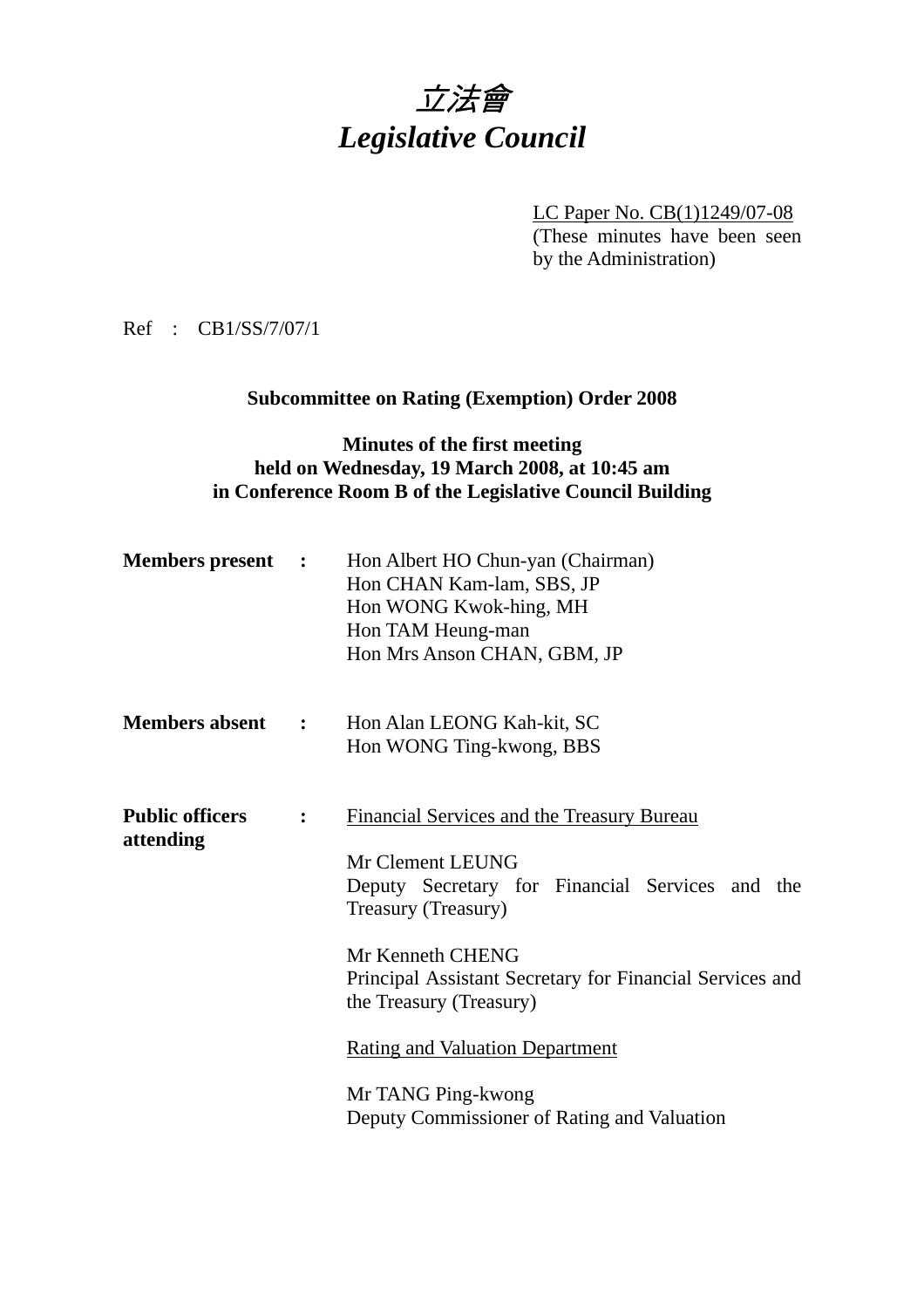#### Department of Justice

Mr Michael LAM Senior Assistant Law Draftsman

| <b>Clerk in attendance:</b>  | <b>Miss Polly YEUNG</b><br>Chief Council Secretary (1)5 |
|------------------------------|---------------------------------------------------------|
| <b>Staff in attendance :</b> | Mr Stephen LAM<br><b>Assistant Legal Adviser 4</b>      |
|                              | Ms Annette LAM<br>Senior Council Secretary (1)3         |
|                              | Ms Sharon CHAN<br>Legislative Assistant (1)8            |

## **I Election of Chairman**

 $\overline{\phantom{a}}$ 

 Mr Albert HO Chun-yan was nominated by Mrs Anson CHAN and the nomination was seconded by Mr CHAN Kam-lam. Mr HO accepted the nomination. There being no other nominations, Mr Albert HO Chun-yan was elected the Chairman of the Subcommittee.

#### **II Meeting with the Administration**

| (LC Paper No. CB(1)1079/07-08(01) — Paper | the<br>provided<br>by<br>Administration                                                                              |
|-------------------------------------------|----------------------------------------------------------------------------------------------------------------------|
| LC Paper No. $LS57/07-08$                 | — The Legal Service Division Report<br>on the Order                                                                  |
| L.N. 34 of 2008                           | — Rating (Exemption) Order 2008                                                                                      |
| LC Paper No. CB(1)1080/07-08              | - Background brief on the Rating<br>(Exemption) Order 2008 prepared<br>the Legislative Council<br>by<br>Secretariat) |

2. The Subcommittee deliberated (index of proceedings attached at Appendix).

3. The Subcommittee supported the policy objective of the rates exemption and also the Rating (Exemption) Order 2008 (the Order) made by the Chief Executive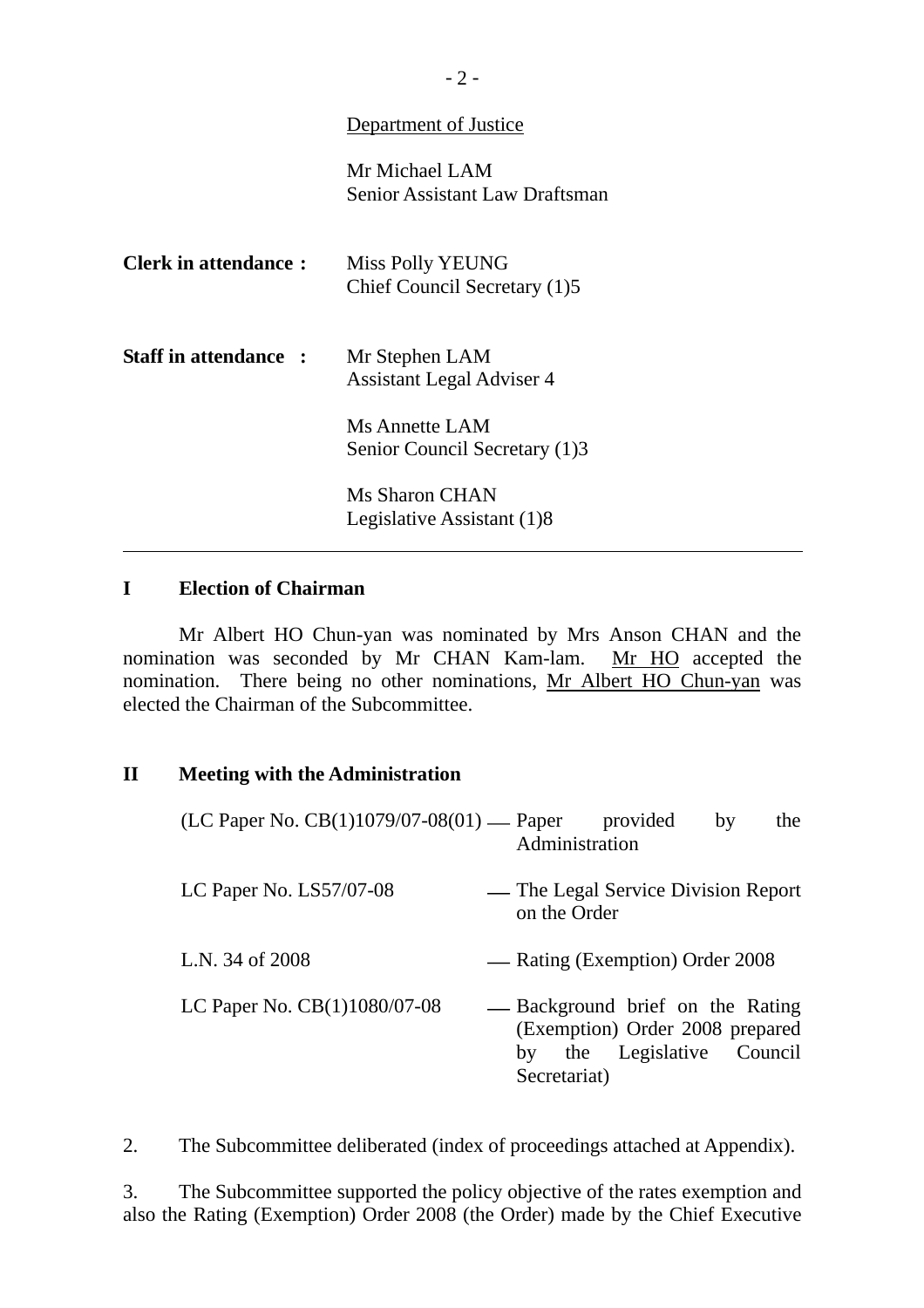in Council under section 36(2) of the Rating Ordinance (RO) (Cap. 116) to give effect to the proposal in paragraph 174 of the 2008-09 Budget to waive rates for four quarters of 2008-09, subject to a ceiling of \$5,000 per quarter for each rateable tenement. The Subcommittee agreed that the Order should come into operation on 1 April 2008.

4. The Subcommittee decided that some members' concern about whether the Hong Kong Housing Society (HKHS) and the Housing Authority (HA) should pass on the rates concession proposed in the 2008-09 budget to their tenants should more appropriately be followed up by the Panel on Housing and/or at the relevant session of the special meeting of the Finance Committee (FC) to examine the 2008-09 Estimates.

5. Representatives of the Financial Services and the Treasury Bureau (FSTB) agreed to convey members' concerns at paragraph 4 above to the Transport and Housing Bureau (T&HB) for follow-up.

(*Post-meeting note*: A letter from FSTB in response to members' concern has been circulated to members for information vide LC Paper No. CB(1)1109/07-08 issued on 20 March 2008. It was stated in the letter that as confirmed by the Housing Department, tenants paying additional or market rental were also entitled to the rates concession.)

#### **III Any other business**

6. There being no other business, the meeting ended at 11:36 am.

Council Business Division 1 Legislative Council Secretariat 14 April 2008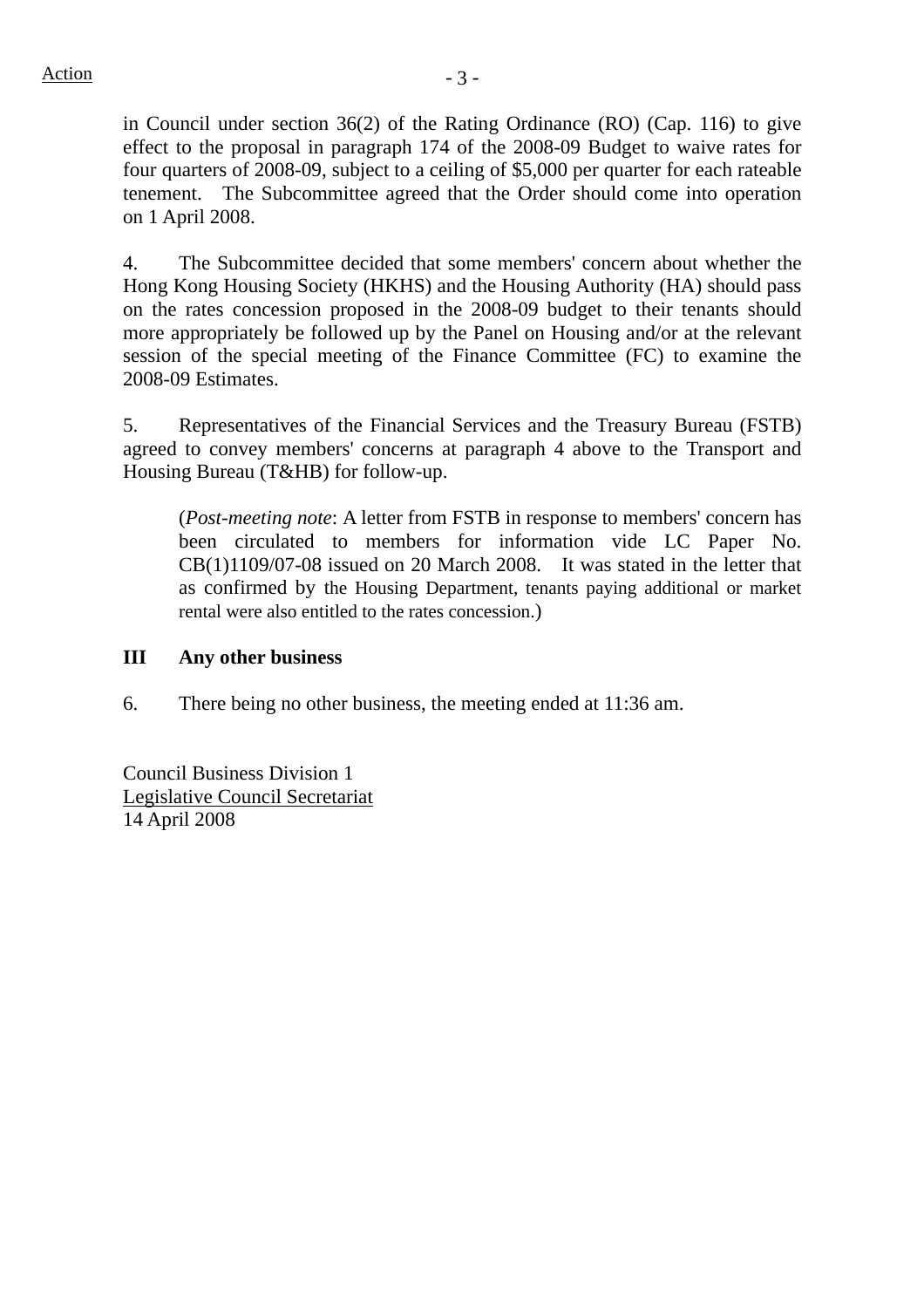## **Appendix**

# **Subcommittee on Rating (Exemption) Order 2008 First meeting on Wednesday, 19 March 2008, at 10:45 am in Conference Room B of the Legislative Council Building**

| <b>Time</b>                        | <b>Speaker</b>                                    | Subject(s)                                                                                                                                                                                                                                                                                                                                                                                                                                                                                                                                                                                                                                                                                                                                                                               | <b>Action</b>   |
|------------------------------------|---------------------------------------------------|------------------------------------------------------------------------------------------------------------------------------------------------------------------------------------------------------------------------------------------------------------------------------------------------------------------------------------------------------------------------------------------------------------------------------------------------------------------------------------------------------------------------------------------------------------------------------------------------------------------------------------------------------------------------------------------------------------------------------------------------------------------------------------------|-----------------|
| <b>Marker</b><br>$000000 - 000323$ | Mr Albert HO<br>Mrs Anson CHAN<br>Mr CHAN Kam-lam | <b>Election of Chairman</b>                                                                                                                                                                                                                                                                                                                                                                                                                                                                                                                                                                                                                                                                                                                                                              | <b>Required</b> |
| $000324 - 000831$                  | Chairman<br>Administration                        | Opening remarks<br>(a)<br>(b)<br><b>Briefing</b><br>by<br>the<br>Administration (LC Paper<br>No. CB(1)1079/07-08(01)):<br>(i)<br>the<br>background,<br>implementation,<br>financial implications<br>and estimated benefits<br>of the proposed rates<br>exemption.<br>The Administration's<br>(ii)<br>response to the two<br>issues raised in the<br>Subcommittee's letter<br>of 10 March 2008<br>relating to-<br>the<br>arrangements, if<br>any, for passing<br>the<br>rates<br>on<br>concession to the<br>who<br>party<br>actually paid the<br>rates; and<br>the arrangements<br>and implications<br>on rates payers in<br>the event that the<br>Order<br>was<br>amended<br><b>or</b><br>repealed<br>before<br>the expiry of the<br>extended<br>scrutiny<br>period<br>on 23 April 2008. |                 |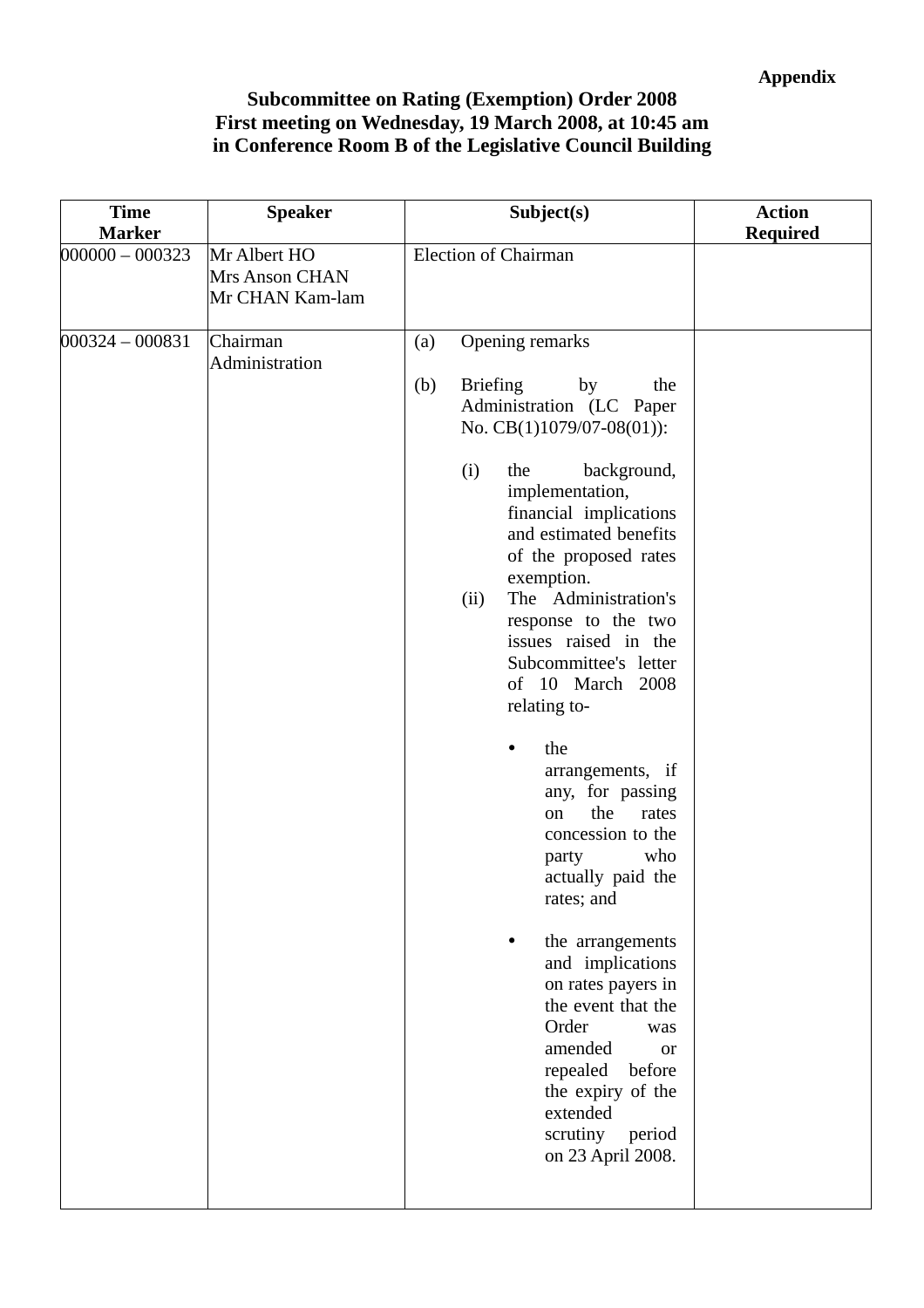|                              | $-2-$                                           |     |                                                                                                                                                                                                                                                                                                                                     |                                  |  |  |
|------------------------------|-------------------------------------------------|-----|-------------------------------------------------------------------------------------------------------------------------------------------------------------------------------------------------------------------------------------------------------------------------------------------------------------------------------------|----------------------------------|--|--|
| <b>Time</b><br><b>Marker</b> | <b>Speaker</b>                                  |     | Subject(s)                                                                                                                                                                                                                                                                                                                          | <b>Action</b><br><b>Required</b> |  |  |
| $000832 - 002044$            | Mr WONG Kwok-hing<br>Chairman<br>Administration | (a) | Mr<br>WONG Kwok-hing's<br>concerns as follows:                                                                                                                                                                                                                                                                                      |                                  |  |  |
|                              |                                                 |     | whether<br>(i)<br>disadvantaged groups<br>such as low-income<br>renting<br>earners<br>a<br>bed-space or a cubicle<br>could benefit from the<br>rates concession;                                                                                                                                                                    |                                  |  |  |
|                              |                                                 |     | as revealed in<br>(ii)<br>his<br>recent meeting with<br>while<br>HKHS,<br>the<br>rental<br>for<br>carpark<br>facilities<br>would be<br>raised<br>effect<br>with<br>from 1 April 2008,<br>HKHS had not passed<br>on the benefit of the<br>waiver<br>in<br>rates<br>2007-08<br>tenants<br>to<br>renting the<br>carpark<br>spaces; and |                                  |  |  |
|                              |                                                 |     | (iii)<br>the arrangements, if<br>any, to be put in place<br>by the Government to<br>ensure<br>the<br>policy<br>objective of leaving<br>wealth<br>with<br>the<br>be<br>people<br>would<br>achieved.                                                                                                                                  |                                  |  |  |
|                              |                                                 | (b) | WONG Kwok-hing's<br>Mr<br>view that HKHS, as a public<br>body, should pass on the<br>concession<br>its<br>to<br>rates<br>tenants and that legislative<br>amendment should be made<br>to ensure that the proposed<br>concession<br>rates<br>would<br>benefit the disadvantaged<br>and the needy.                                     |                                  |  |  |
|                              |                                                 | (c) | The Chairman's view that<br>the issue of whether the<br>HKHS would pass on the<br>concession<br>its<br>rates<br>to<br>should<br>tenants<br>more<br>appropriately be followed                                                                                                                                                        |                                  |  |  |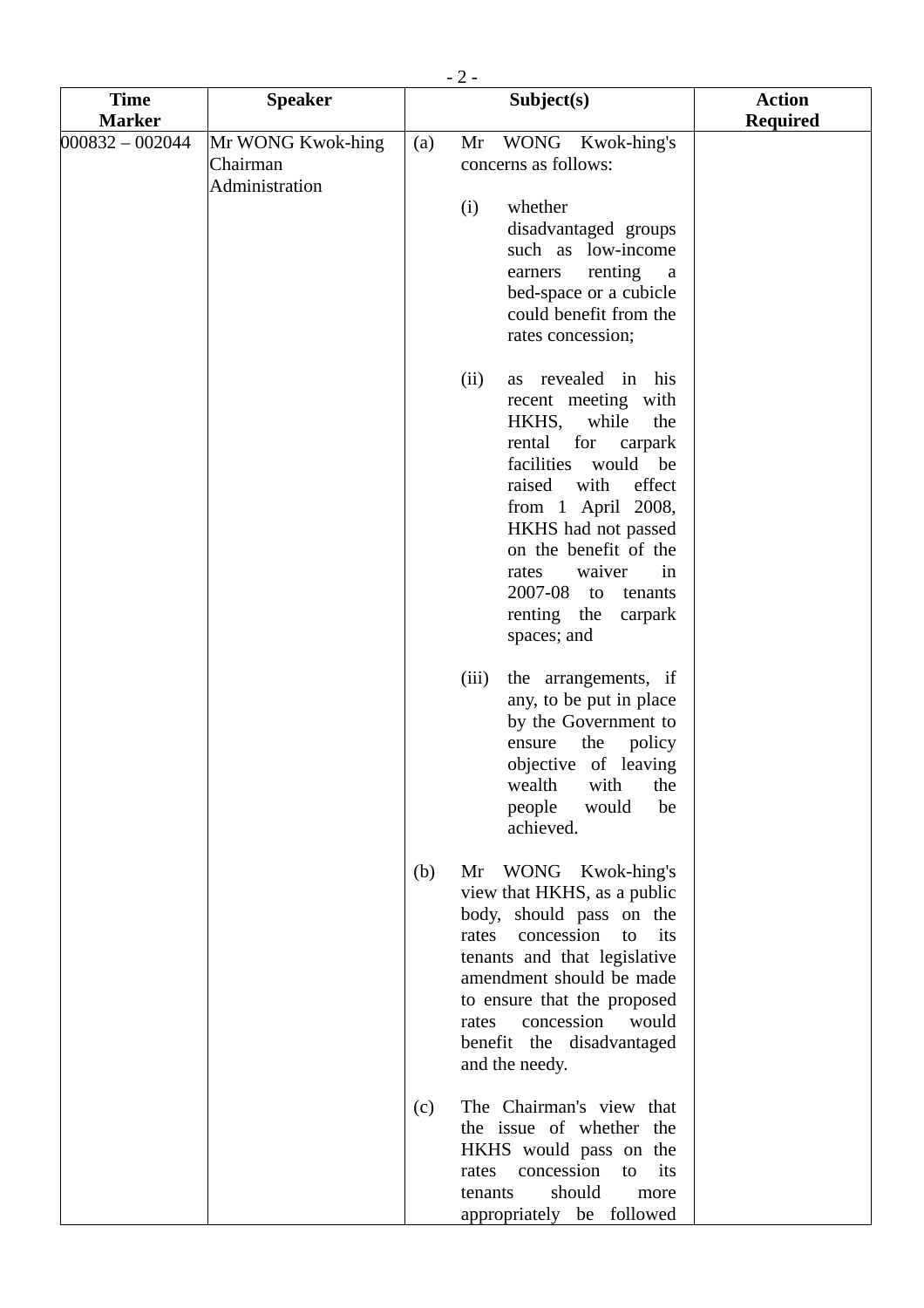|                              | $-3-$          |                                                                                                                                                                                                                                                                                                                                               |                                  |  |  |  |
|------------------------------|----------------|-----------------------------------------------------------------------------------------------------------------------------------------------------------------------------------------------------------------------------------------------------------------------------------------------------------------------------------------------|----------------------------------|--|--|--|
| <b>Time</b><br><b>Marker</b> | <b>Speaker</b> | Subject(s)                                                                                                                                                                                                                                                                                                                                    | <b>Action</b><br><b>Required</b> |  |  |  |
|                              |                | up by the Panel on Housing.<br>Where appropriate, related<br>issues might be followed up<br>at the relevant session of the<br>special meeting of FC to<br>2008-09<br>examine<br>the<br>Estimates.                                                                                                                                             |                                  |  |  |  |
|                              |                | Administration's<br>The<br>(d)<br>explanation that:                                                                                                                                                                                                                                                                                           |                                  |  |  |  |
|                              |                | the objective of the<br>(i)<br>rates concession was<br>to reduce the<br>tax<br>burden<br>rates<br>on<br>payers;                                                                                                                                                                                                                               |                                  |  |  |  |
|                              |                | generally speaking, a<br>(ii)<br>tenant who paid rates<br>should be able<br>to<br>from<br>benefit<br>the<br>waiver directly;                                                                                                                                                                                                                  |                                  |  |  |  |
|                              |                | currently, there was<br>(iii)<br>no provision under the<br>RO or the Landlord<br>and<br>Tenant<br>(Consolidation)<br>Ordinance<br>(Cap.7)<br>requiring landlords to<br>the<br>pass<br>on<br>rates<br>concession<br>their<br>to<br>The actual<br>tenants.<br>would<br>arrangement<br>depend on the terms<br>the<br>in<br>tenancy<br>agreement; |                                  |  |  |  |
|                              |                | given the variety of<br>(iv)<br>tenancy<br>agreements<br>for different types of<br>tenements,<br>it<br>was<br>impracticable for the<br>Government to make<br>specific stipulation for<br>each and every case;<br>and                                                                                                                          |                                  |  |  |  |
|                              |                | Government<br>the<br>(v)<br>should not intervene<br>into<br>contractual                                                                                                                                                                                                                                                                       |                                  |  |  |  |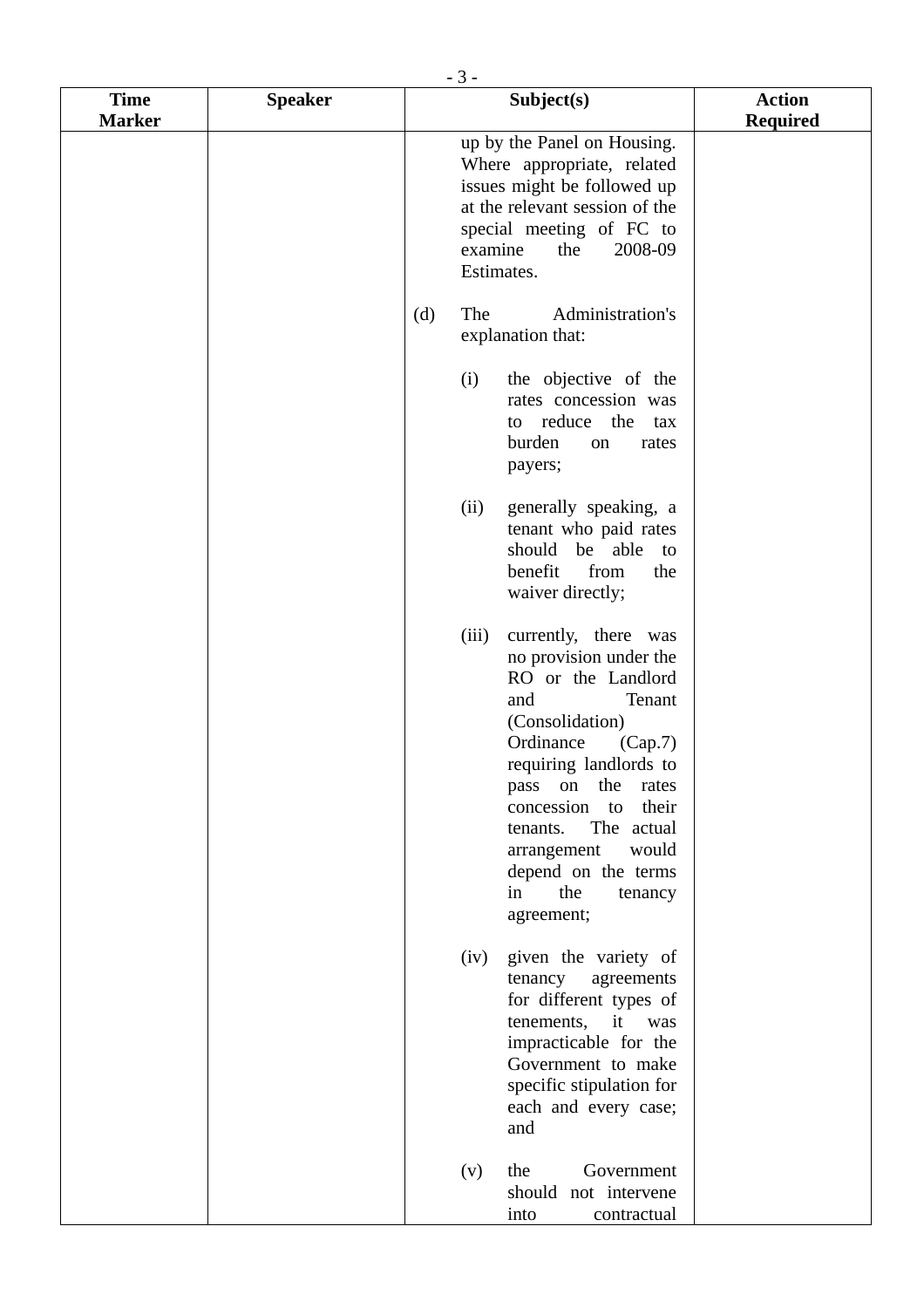| <b>Time</b>       | <b>Speaker</b>                               | Subject(s)                                                                                                                                                                                                                                                                                                                                                                                                                                                                                                                                                       | <b>Action</b>   |
|-------------------|----------------------------------------------|------------------------------------------------------------------------------------------------------------------------------------------------------------------------------------------------------------------------------------------------------------------------------------------------------------------------------------------------------------------------------------------------------------------------------------------------------------------------------------------------------------------------------------------------------------------|-----------------|
| <b>Marker</b>     |                                              |                                                                                                                                                                                                                                                                                                                                                                                                                                                                                                                                                                  | <b>Required</b> |
|                   |                                              | between<br>matters<br>landlords and tenants<br>their<br>agreed<br>over<br>arrangement for rates<br>concession.                                                                                                                                                                                                                                                                                                                                                                                                                                                   |                 |
| $002045 - 002950$ | Mrs Anson CHAN<br>Administration<br>Chairman | In cases where the rent<br>(a)<br>payable by the tenant was<br>inclusive<br>of rates,<br><b>Mrs</b><br><b>CHAN</b><br>Anson<br>was<br>whether<br>the<br>concerned<br>tenant could ascertain the<br>amount of rates to<br>be<br>him;<br>returned<br>to<br>and<br>enquired about the redress<br>mechanism in the event that<br>the landlord refused to pass<br>on the rates concession to<br>the tenant concerned.<br>The<br>Administration<br>(b)                                                                                                                 |                 |
|                   |                                              | explained that:<br>(i)<br>in cases where the<br>of<br>amount<br>Government rates and<br>Government<br>rent<br>included in the rent<br>payable by the tenant<br>had not been clearly<br>specified in the<br>tenancy<br>agreement,<br>the tenant should seek<br>clarification with his<br>landlord.<br>Direct<br>dialogue<br>between<br>both<br>parties<br>was<br>always encouraged;<br>in addition to<br>(ii)<br>the<br>valuation<br>annual<br>exercise, staff of the<br>Rating and Valuation<br>Department<br>(RVD)<br>would conduct site<br>inspection at newly |                 |
|                   |                                              | completed buildings<br>and also upon receipt<br>notification<br>of<br>of<br>subsequent structural<br>alterations<br>to<br>a                                                                                                                                                                                                                                                                                                                                                                                                                                      |                 |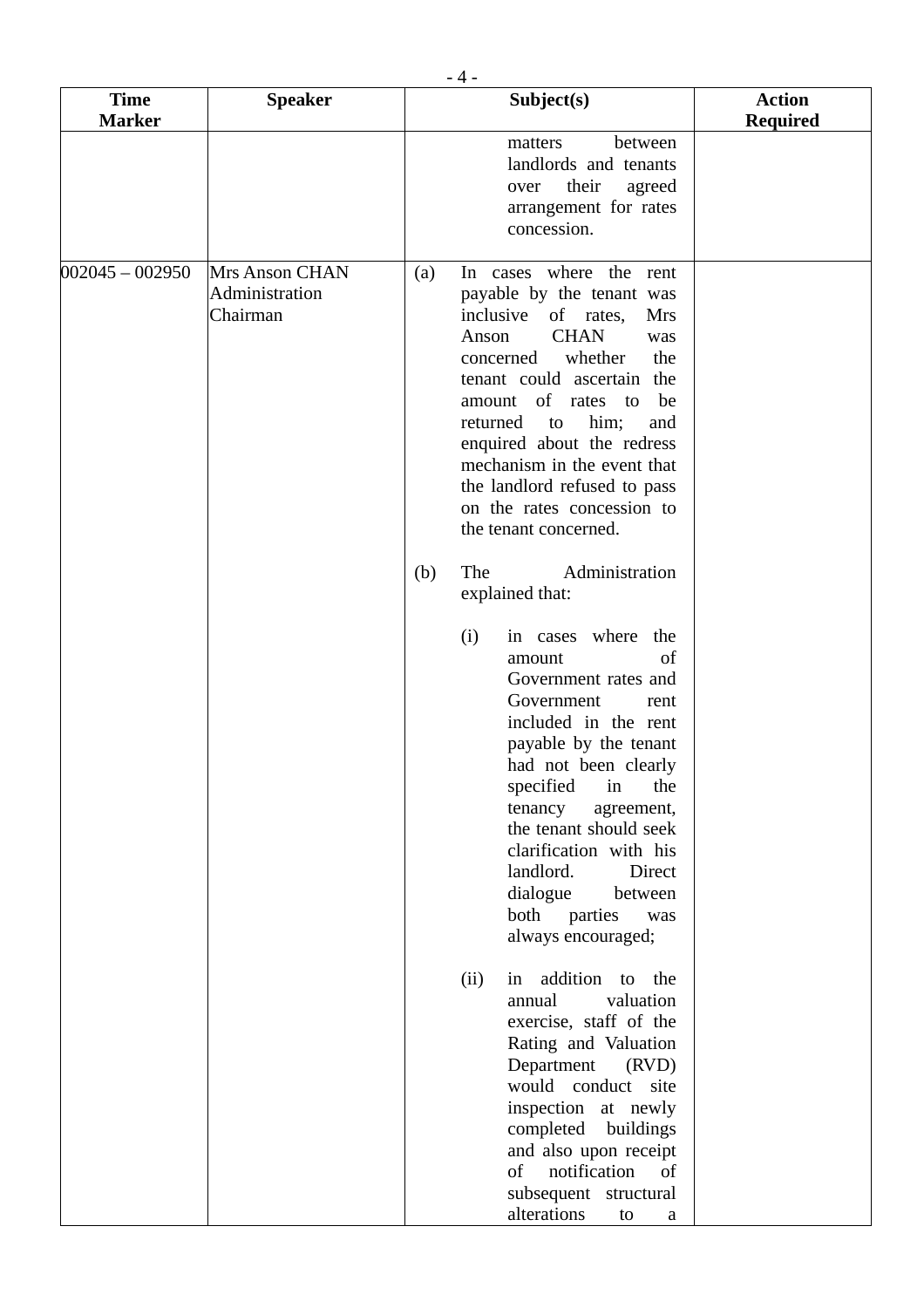|                              | $-5-$           |                                                                                                                                                                                                                                                                                                                                                                                                                                                                                                                                                                                                                                                                                                                                                                                                                                                                                                                                                                                                                                                                                                                                   |                                  |
|------------------------------|-----------------|-----------------------------------------------------------------------------------------------------------------------------------------------------------------------------------------------------------------------------------------------------------------------------------------------------------------------------------------------------------------------------------------------------------------------------------------------------------------------------------------------------------------------------------------------------------------------------------------------------------------------------------------------------------------------------------------------------------------------------------------------------------------------------------------------------------------------------------------------------------------------------------------------------------------------------------------------------------------------------------------------------------------------------------------------------------------------------------------------------------------------------------|----------------------------------|
| <b>Time</b><br><b>Marker</b> | <b>Speaker</b>  | Subject(s)                                                                                                                                                                                                                                                                                                                                                                                                                                                                                                                                                                                                                                                                                                                                                                                                                                                                                                                                                                                                                                                                                                                        | <b>Action</b><br><b>Required</b> |
|                              |                 | tenement. A demand<br>note would be issued<br>in respect of each<br>tenement,<br>including<br>shops in a shoping<br>arcade<br>office<br><sub>or</sub><br>in<br>premises<br>a<br>building<br>commercial<br>owned<br>by<br>sole<br>a<br>owner, insofar as the<br>tenement was<br>each<br>under<br>separate<br>a<br>Enquiries<br>tenancy.<br>and on-line checking<br>could also be made<br>with the RVD on the<br>rateable value of a<br>tenement.<br>Government rates was<br>charged at 5% of the<br>rateable value of the<br>property concerned;<br>and<br>disputes between the<br>(iii)<br>and<br>the<br>tenants<br>landlords could<br>be<br>brought before<br>the<br>Lands<br>Tribunal<br>for<br>adjudication.<br>The Chairman's view that<br>(c)<br>landlord<br>the<br>was<br>contractually bound to pass<br>on the rates concession to<br>the tenant if it was specified<br>in the tenancy agreement<br>that the Government rates<br>and Government rent were<br>payable by the tenant.<br>The<br>might<br>consider<br>tenant<br>instituting civil proceedings<br>against his landlord if the<br>latter failed to pass on such |                                  |
|                              |                 | concession.                                                                                                                                                                                                                                                                                                                                                                                                                                                                                                                                                                                                                                                                                                                                                                                                                                                                                                                                                                                                                                                                                                                       |                                  |
| $002951 - 003317$            | Mr CHAN Kam-lam | Mr CHAN Kam-lam shared the<br>Administration's view that the<br>terms of the tenancy agreement as<br>a contractual agreement between<br>the landlord and the tenant should                                                                                                                                                                                                                                                                                                                                                                                                                                                                                                                                                                                                                                                                                                                                                                                                                                                                                                                                                        |                                  |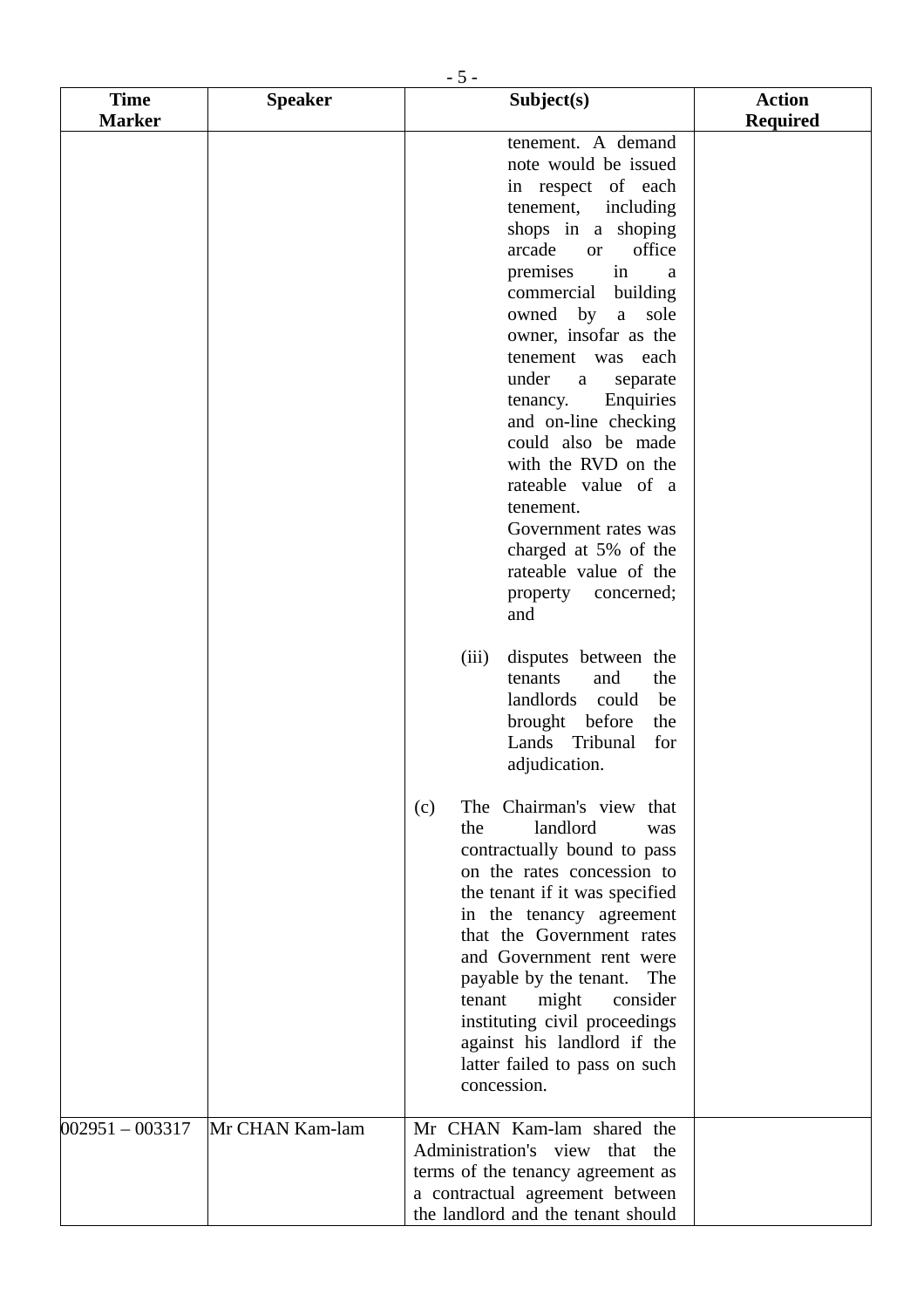| <b>Time</b><br><b>Marker</b> | <b>Speaker</b>                                                                              | Subject(s)                                                                                                                                                                                                                                                                                                                                                                                                                                                                                                                                    | <b>Action</b><br><b>Required</b> |
|------------------------------|---------------------------------------------------------------------------------------------|-----------------------------------------------------------------------------------------------------------------------------------------------------------------------------------------------------------------------------------------------------------------------------------------------------------------------------------------------------------------------------------------------------------------------------------------------------------------------------------------------------------------------------------------------|----------------------------------|
|                              |                                                                                             | be respected.<br>Given that the<br>amount of Government rates and<br>Government rent was subject to<br>adjustments having regard to<br>changes in rateable value of the<br>property concerned, the party<br>responsible for the payment of<br>rates would also be liable to pay<br>higher rates in case a higher<br>rateable value was assessed.                                                                                                                                                                                              |                                  |
| $003318 - 004157$            | Mr WONG Kwok-hing<br>Chairman<br>Mr CHAN Kam-lam<br><b>Mrs Anson CHAN</b><br>Administration | Mr WONG<br>Kwok-hing's<br>(a)<br>views that:<br>(i)<br>HKHS and the Link<br>Management Limited<br>(the Link)<br>should<br>return the amounts of<br>rates waived to their<br>tenants;<br>HA should also pass<br>(ii)<br>the<br>rates<br>on<br>concession to those<br>public housing tenants<br>paying additional or<br>market rental; and<br>consideration should<br>(iii)<br>be given to inviting<br>HKHS, HA and the<br>relevant<br>Bureau<br>to<br>attend<br>another<br>meeting<br>of<br>the<br>Subcommittee<br>to<br>discuss (i) and (ii). |                                  |
|                              |                                                                                             | The<br>Chairman<br>(b)<br>and<br>Mr<br>Kam-lam<br><b>CHAN</b><br>also<br>considered that HA tenants<br>additional<br>paying<br>rent<br>should also enjoy the benefit<br>of the rates waiver.                                                                                                                                                                                                                                                                                                                                                  |                                  |
|                              |                                                                                             | Mr CHAN Kam-lam and<br>(c)<br><b>Mrs</b><br><b>CHAN</b><br>Anson<br>supported the Chairman's<br>that<br>view<br>the<br>rates<br>exemption should come into<br>operation on 1 April 2008<br>and that it would be more                                                                                                                                                                                                                                                                                                                          |                                  |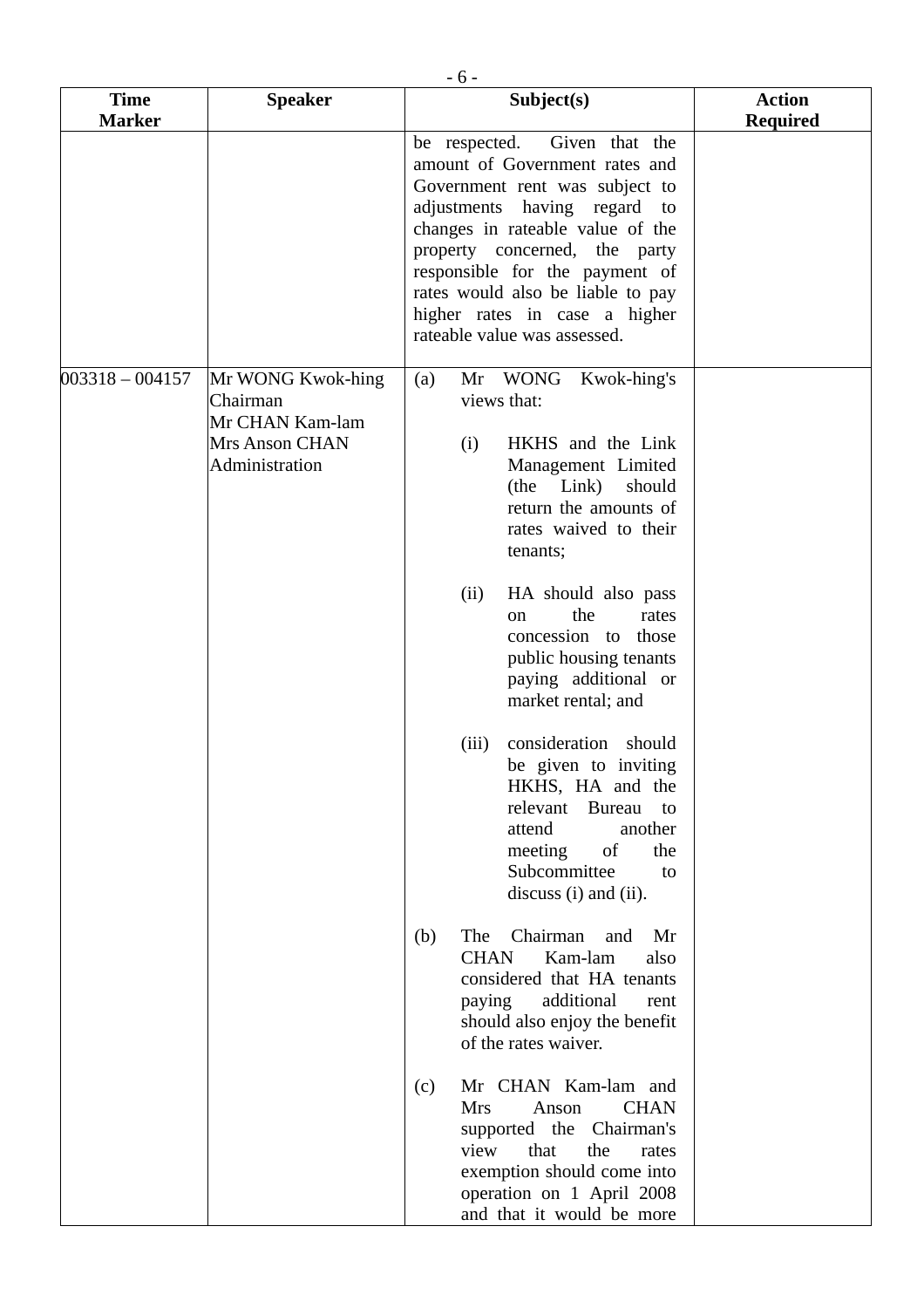|                              | $-7-$                                                                  |     |                                                                                                                                                                                                                                                                                                                                                                                                                                         |                                  |  |  |
|------------------------------|------------------------------------------------------------------------|-----|-----------------------------------------------------------------------------------------------------------------------------------------------------------------------------------------------------------------------------------------------------------------------------------------------------------------------------------------------------------------------------------------------------------------------------------------|----------------------------------|--|--|
| <b>Time</b><br><b>Marker</b> | <b>Speaker</b>                                                         |     | Subject(s)                                                                                                                                                                                                                                                                                                                                                                                                                              | <b>Action</b><br><b>Required</b> |  |  |
|                              |                                                                        |     | appropriate to follow up Mr<br><b>WONG</b><br>Kwok-hing's<br>about<br>the<br>concerns<br>entitlements, if any,<br>of<br>HKHS and HA tenants at<br>the Panel on Housing and/or<br>at the relevant session of the<br>special meeting of the FC to<br>2008-09<br>examine<br>the<br>Estimates.                                                                                                                                              |                                  |  |  |
|                              |                                                                        | (d) | The Administration's views<br>that:                                                                                                                                                                                                                                                                                                                                                                                                     |                                  |  |  |
|                              |                                                                        |     | Administration<br>(i)<br>the<br>was not in a position<br>to comment on the<br>Link's agreement with<br>its tenants; and                                                                                                                                                                                                                                                                                                                 |                                  |  |  |
|                              |                                                                        |     | being<br>HA,<br>the<br>(ii)<br>landlord<br>responsible<br>for the payment of<br>was<br>rates,<br>not<br>contractually required<br>to pass on the rates<br>concession<br>their<br>to<br>However,<br>tenants.<br>HA had<br>made<br>the<br>policy decision to<br>pass on the benefit of<br>the rates waiver to its<br>through<br>tenants<br>reducing the monthly<br>rental by the amount<br>of rates spread over a<br>period of 12 months. |                                  |  |  |
| $004158 - 004624$            | Miss TAM Heung-man<br>Administration<br><b>Assistant Legal Adviser</b> | (a) | While supporting the rates<br>concession in<br>principle,<br>Miss TAM Heung-man was<br>concerned that tenants might<br>not be able to benefit from<br>the rates exemption.                                                                                                                                                                                                                                                              |                                  |  |  |
|                              |                                                                        | (b) | <b>Miss</b><br>TAM Heung-man's<br>consider<br>suggestion<br>to<br>legislative amendments to<br>provide that tenants were<br>entitled<br>the<br>to<br>rates<br>concession, for example, in                                                                                                                                                                                                                                               |                                  |  |  |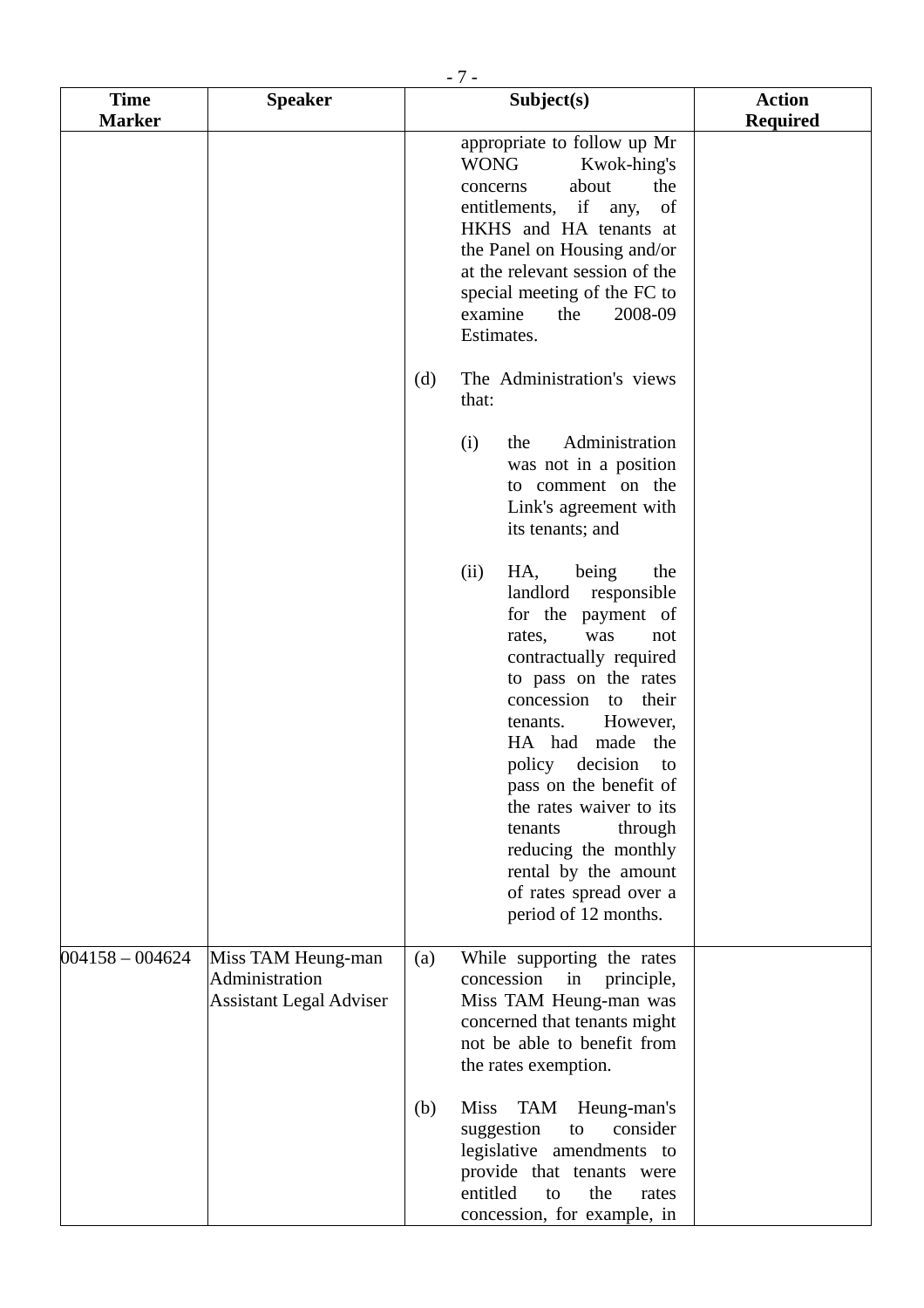|                              | $-8-$                                           |     |                                                                                                                                                                                                                                                                                                                                                                                                                                                                                                                                                                                                       |                                  |  |  |  |
|------------------------------|-------------------------------------------------|-----|-------------------------------------------------------------------------------------------------------------------------------------------------------------------------------------------------------------------------------------------------------------------------------------------------------------------------------------------------------------------------------------------------------------------------------------------------------------------------------------------------------------------------------------------------------------------------------------------------------|----------------------------------|--|--|--|
| <b>Time</b><br><b>Marker</b> | <b>Speaker</b>                                  |     | Subject(s)                                                                                                                                                                                                                                                                                                                                                                                                                                                                                                                                                                                            | <b>Action</b><br><b>Required</b> |  |  |  |
|                              |                                                 |     | respect of properties that<br>were not occupied by the<br>owner for self-use.                                                                                                                                                                                                                                                                                                                                                                                                                                                                                                                         |                                  |  |  |  |
|                              |                                                 | (c) | The Administration's stance<br>against intervention by way<br>of legislation into private<br>contractual<br>agreements<br>landlords<br>between<br>and<br>tenants. The relatively small<br>number<br>of<br>enquiries<br>received by RVD showed<br>both<br>that<br>tenants<br>and<br>landlords<br>had<br>acquired<br>experience over the years to<br>work out mutually agreed<br>arrangements as seven rates<br>exemptions<br>had<br>been<br>implemented in the past 10<br>years.                                                                                                                       |                                  |  |  |  |
|                              |                                                 | (d) | The<br>Assistant<br>Legal<br>Adviser's explanation that<br>section $36(2)$ of RO only<br>provided for the<br>Chief<br>Executive in Council to<br>declare by order any class of<br>tenements, or parts thereof,<br>or any part of Hong Kong to<br>be exempted from the<br>payment of rates wholly or<br><b>Miss</b><br>in part.<br>TAM's<br>suggested amendment (to be<br>made under section 34 of<br>Interpretation<br>the<br>and<br>General Clauses Ordinance<br>(Cap.1)<br>might<br>not<br>be<br>with<br>consistent<br>the<br>order-making<br>power<br>under<br>provided<br>section<br>36(2) of RO. |                                  |  |  |  |
| 004625 - 005535              | Chairman<br>Mr WONG Kwok-hing<br>Administration | (a) | Members noted that:<br>While<br>the<br>(i)<br>rates<br>concession should be<br>returned to the party<br>who actually paid the<br>the<br>specific<br>rates,<br>arrangement<br>would<br>depend on the terms                                                                                                                                                                                                                                                                                                                                                                                             |                                  |  |  |  |